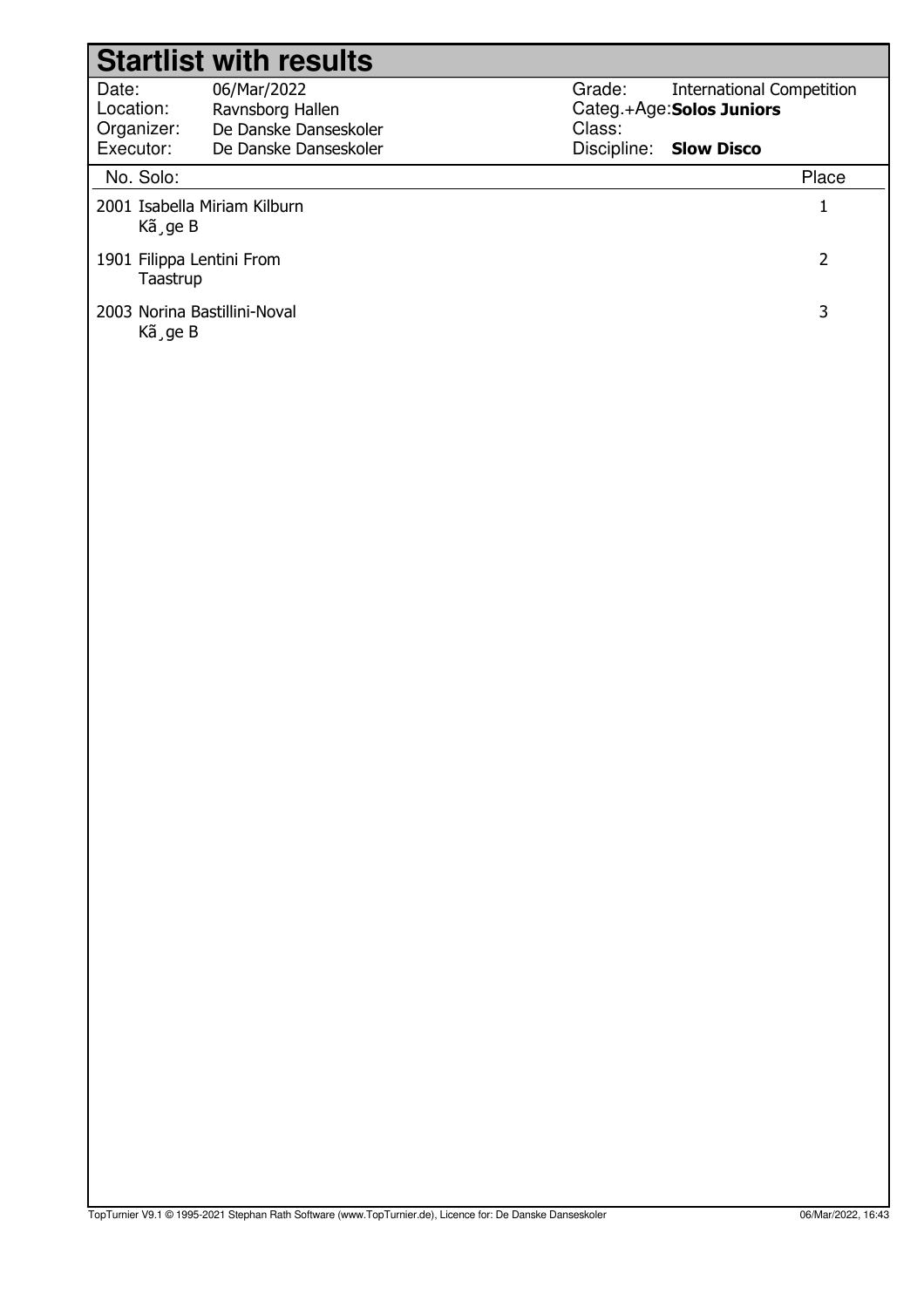|                                               | <b>Startlist with results</b>                                                     |                                 |                                                                                   |       |
|-----------------------------------------------|-----------------------------------------------------------------------------------|---------------------------------|-----------------------------------------------------------------------------------|-------|
| Date:<br>Location:<br>Organizer:<br>Executor: | 06/Mar/2022<br>Ravnsborg Hallen<br>De Danske Danseskoler<br>De Danske Danseskoler | Grade:<br>Class:<br>Discipline: | <b>International Competition</b><br>Categ.+Age: Solos Adults<br><b>Slow Disco</b> |       |
| No. Solo:                                     |                                                                                   |                                 |                                                                                   | Place |
| 2102 Thea Kjærgaard<br>Taastrup               |                                                                                   |                                 |                                                                                   |       |
| 2104 Kaya Elisabeth Köcher<br>Køge B          |                                                                                   |                                 |                                                                                   | 2     |
| 2101 Sandy Berling<br>Køge B                  |                                                                                   |                                 |                                                                                   | 3     |
| 2103 Mathilde Bay Nielsen<br>Taastrup         |                                                                                   |                                 |                                                                                   | 4     |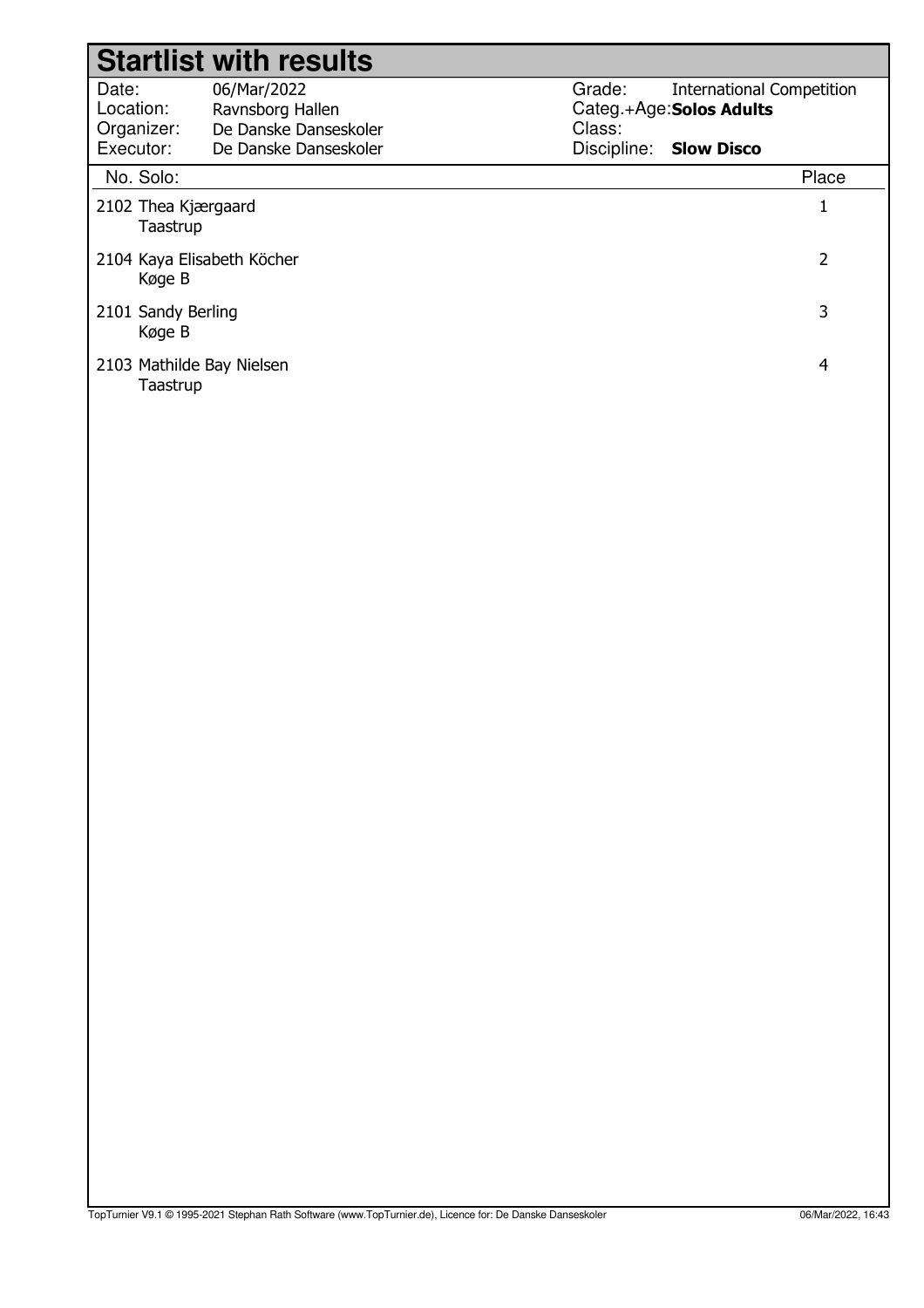|                                               | <b>Startlist with results</b>                                                     |                                                                                                                                             |                |
|-----------------------------------------------|-----------------------------------------------------------------------------------|---------------------------------------------------------------------------------------------------------------------------------------------|----------------|
| Date:<br>Location:<br>Organizer:<br>Executor: | 06/Mar/2022<br>Ravnsborg Hallen<br>De Danske Danseskoler<br>De Danske Danseskoler | Grade:<br><b>International Competition</b><br>Categ.+Age: Groups Children<br>Class:<br><b>Superstar</b><br>Discipline:<br><b>DiscoDance</b> |                |
| No. Group:                                    |                                                                                   |                                                                                                                                             | Place          |
| 1004 Rainbow Royalty<br>Søborg                |                                                                                   |                                                                                                                                             | $\mathbf{1}$   |
| 1003 Crush<br>Søborg                          |                                                                                   |                                                                                                                                             | $\overline{2}$ |
| 1001 The Outlaws<br>Albertslund               |                                                                                   |                                                                                                                                             | $\mathsf{3}$   |
| 1002 Pinky Promise<br>Stenløse                |                                                                                   |                                                                                                                                             | $\overline{4}$ |
|                                               |                                                                                   |                                                                                                                                             |                |
|                                               |                                                                                   |                                                                                                                                             |                |
|                                               |                                                                                   |                                                                                                                                             |                |
|                                               |                                                                                   |                                                                                                                                             |                |
|                                               |                                                                                   |                                                                                                                                             |                |
|                                               |                                                                                   |                                                                                                                                             |                |
|                                               |                                                                                   |                                                                                                                                             |                |
|                                               |                                                                                   |                                                                                                                                             |                |
|                                               |                                                                                   |                                                                                                                                             |                |
|                                               |                                                                                   |                                                                                                                                             |                |
|                                               |                                                                                   |                                                                                                                                             |                |
|                                               |                                                                                   |                                                                                                                                             |                |
|                                               |                                                                                   |                                                                                                                                             |                |
|                                               |                                                                                   |                                                                                                                                             |                |
|                                               |                                                                                   |                                                                                                                                             |                |
|                                               |                                                                                   |                                                                                                                                             |                |
|                                               |                                                                                   |                                                                                                                                             |                |
|                                               |                                                                                   |                                                                                                                                             |                |
|                                               |                                                                                   |                                                                                                                                             |                |
|                                               |                                                                                   |                                                                                                                                             |                |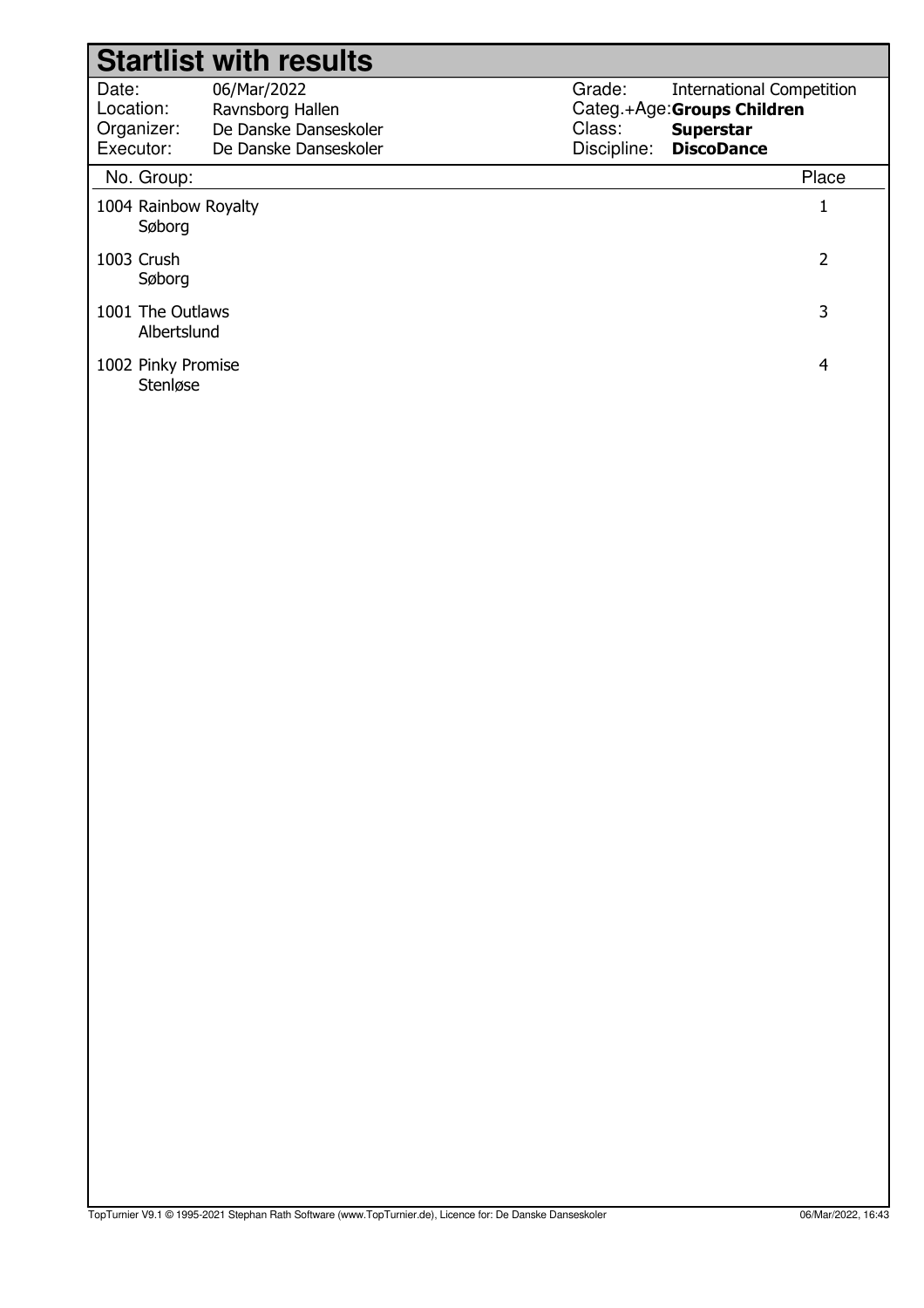|                                               | <b>Startlist with results</b>                                                     |                                 |                                                                                                         |
|-----------------------------------------------|-----------------------------------------------------------------------------------|---------------------------------|---------------------------------------------------------------------------------------------------------|
| Date:<br>Location:<br>Organizer:<br>Executor: | 06/Mar/2022<br>Ravnsborg Hallen<br>De Danske Danseskoler<br>De Danske Danseskoler | Grade:<br>Class:<br>Discipline: | <b>International Competition</b><br>Categ.+Age: Groups Juniors<br><b>Superstar</b><br><b>DiscoDance</b> |
| No. Group:                                    |                                                                                   |                                 | Place                                                                                                   |
| 1503 Daizy<br>Søborg                          |                                                                                   |                                 | $\mathbf{1}$                                                                                            |
| 1509 Divine<br>Søborg                         |                                                                                   |                                 | $\overline{2}$                                                                                          |
| 1508 Despite<br>Søborg                        |                                                                                   |                                 | 3                                                                                                       |
| 1502 Bootylicius<br>Brøndbyøster              |                                                                                   |                                 | $\overline{4}$                                                                                          |
| 1501 Pretty Poisons<br>Albertslund            |                                                                                   |                                 | 5                                                                                                       |
| 1506 C-Crew<br>Kongens Lyngby                 |                                                                                   |                                 | $6\,$                                                                                                   |
| 1505 Oceans7<br>Hillerød C                    |                                                                                   |                                 | $\overline{7}$                                                                                          |
| 1507 #sistersbychoice<br>Nykøbing FJ          |                                                                                   |                                 | 8                                                                                                       |
|                                               |                                                                                   |                                 |                                                                                                         |
|                                               |                                                                                   |                                 |                                                                                                         |
|                                               |                                                                                   |                                 |                                                                                                         |
|                                               |                                                                                   |                                 |                                                                                                         |
|                                               |                                                                                   |                                 |                                                                                                         |
|                                               |                                                                                   |                                 |                                                                                                         |
|                                               |                                                                                   |                                 |                                                                                                         |
|                                               |                                                                                   |                                 |                                                                                                         |
|                                               |                                                                                   |                                 |                                                                                                         |
|                                               |                                                                                   |                                 |                                                                                                         |
|                                               |                                                                                   |                                 |                                                                                                         |
|                                               |                                                                                   |                                 |                                                                                                         |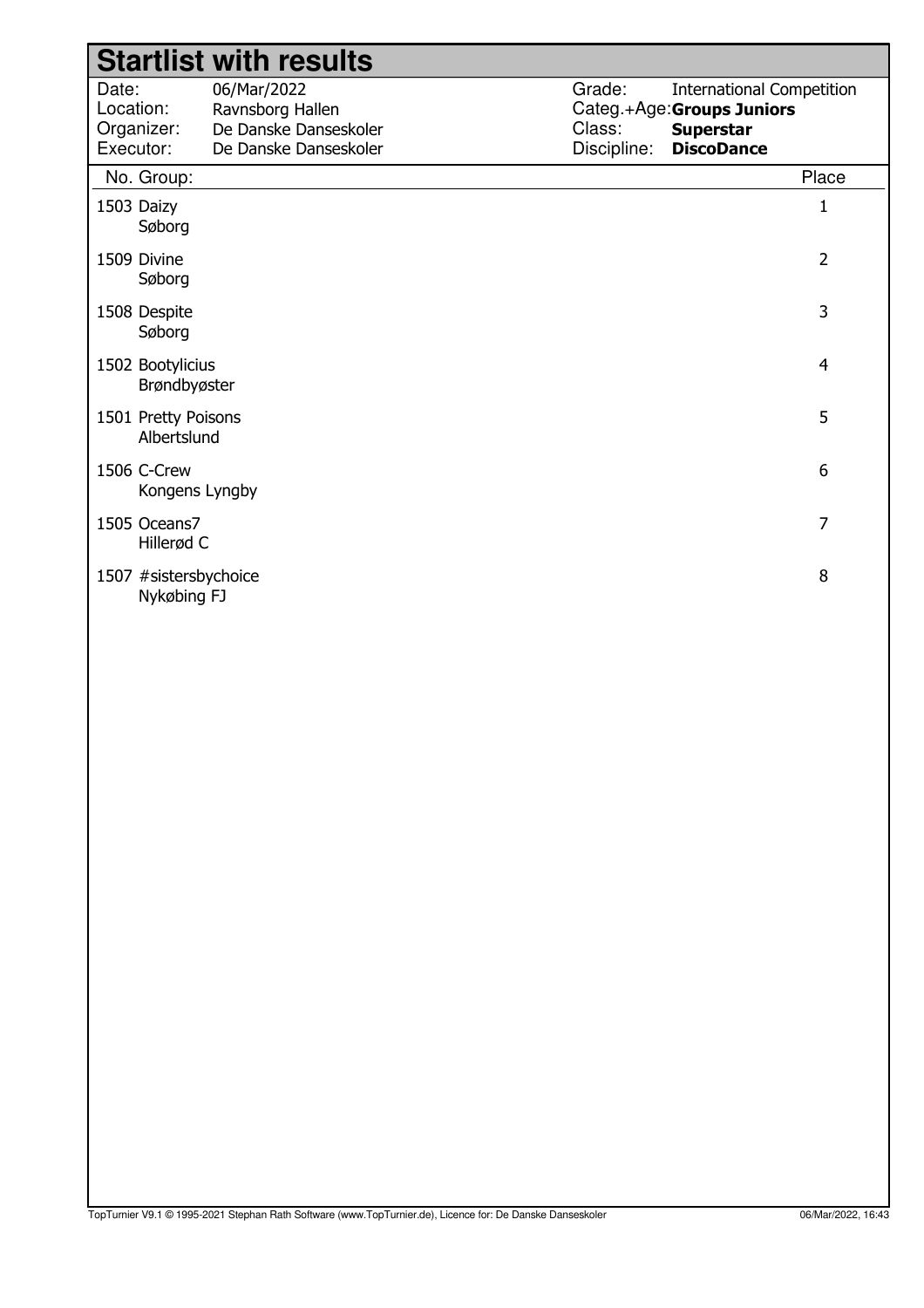|                           | <b>Startlist with results</b>             |             |                                              |  |
|---------------------------|-------------------------------------------|-------------|----------------------------------------------|--|
| Date:                     | 06/Mar/2022                               | Grade:      | <b>International Competition</b>             |  |
| Location:<br>Organizer:   | Ravnsborg Hallen<br>De Danske Danseskoler | Class:      | Categ.+Age:Groups Adults<br><b>Superstar</b> |  |
| Executor:                 | De Danske Danseskoler                     | Discipline: | <b>DiscoDance</b>                            |  |
| No. Group:                |                                           |             | Place                                        |  |
| 1801 Wildflower<br>Søborg |                                           |             | $\mathbf{1}$                                 |  |
| 1804 Moonflower<br>Søborg |                                           |             | $\overline{2}$                               |  |
| 1803 Rebellious<br>Køge B |                                           |             | $\mathbf{3}$                                 |  |
|                           |                                           |             |                                              |  |
|                           |                                           |             |                                              |  |
|                           |                                           |             |                                              |  |
|                           |                                           |             |                                              |  |
|                           |                                           |             |                                              |  |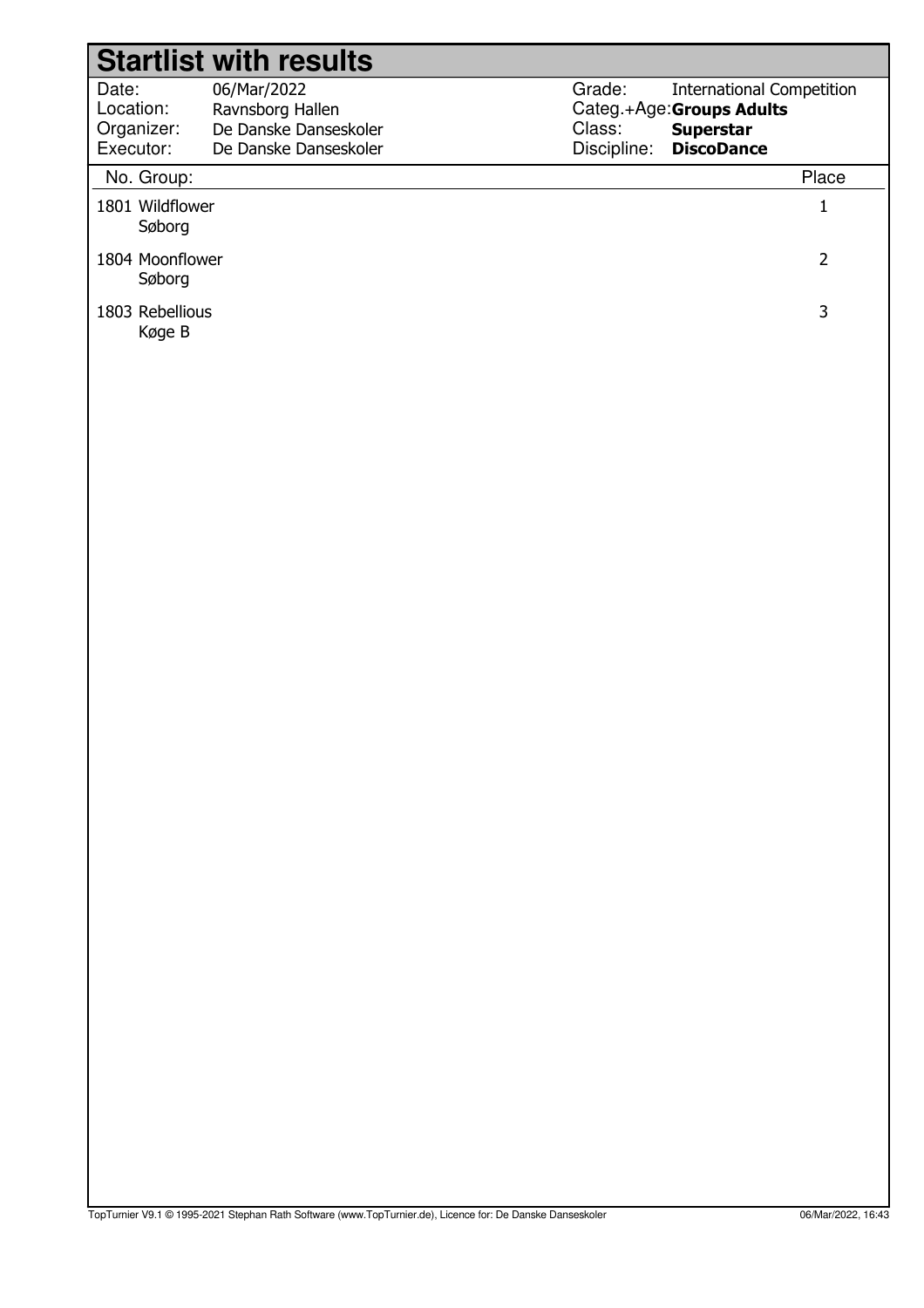|                    | <b>Startlist with results</b>                           |        |                                          |
|--------------------|---------------------------------------------------------|--------|------------------------------------------|
| Date:<br>Location: | 06/Mar/2022                                             | Grade: | <b>International Competition</b>         |
| Organizer:         | Ravnsborg Hallen<br>De Danske Danseskoler               | Class: | Categ.+Age: Duos Children<br><b>Star</b> |
| Executor:          | De Danske Danseskoler                                   |        | Discipline: DiscoDance                   |
| No. Duo:           |                                                         |        | Place                                    |
|                    | 104 Mathilde Holmgaard / Victoria Marie Malmgren Dupont |        | $\mathbf{1}$                             |
| Søborg             |                                                         |        |                                          |
| Søborg             | 103 Cornelia Kjær Danielsen / Sophia Berg               |        | $\overline{2}$                           |
| Søborg             | 102 Liva Schmidt / Viola Hebsgaard Ploug                |        | 3                                        |
| Albertslund        | 101 Augusta Lundegaard / Melina Crnogorac Howalt        |        | $\overline{4}$                           |
|                    |                                                         |        |                                          |
|                    |                                                         |        |                                          |
|                    |                                                         |        |                                          |
|                    |                                                         |        |                                          |
|                    |                                                         |        |                                          |
|                    |                                                         |        |                                          |
|                    |                                                         |        |                                          |
|                    |                                                         |        |                                          |
|                    |                                                         |        |                                          |
|                    |                                                         |        |                                          |
|                    |                                                         |        |                                          |
|                    |                                                         |        |                                          |
|                    |                                                         |        |                                          |
|                    |                                                         |        |                                          |
|                    |                                                         |        |                                          |
|                    |                                                         |        |                                          |
|                    |                                                         |        |                                          |
|                    |                                                         |        |                                          |
|                    |                                                         |        |                                          |
|                    |                                                         |        |                                          |
|                    |                                                         |        |                                          |
|                    |                                                         |        |                                          |
|                    |                                                         |        |                                          |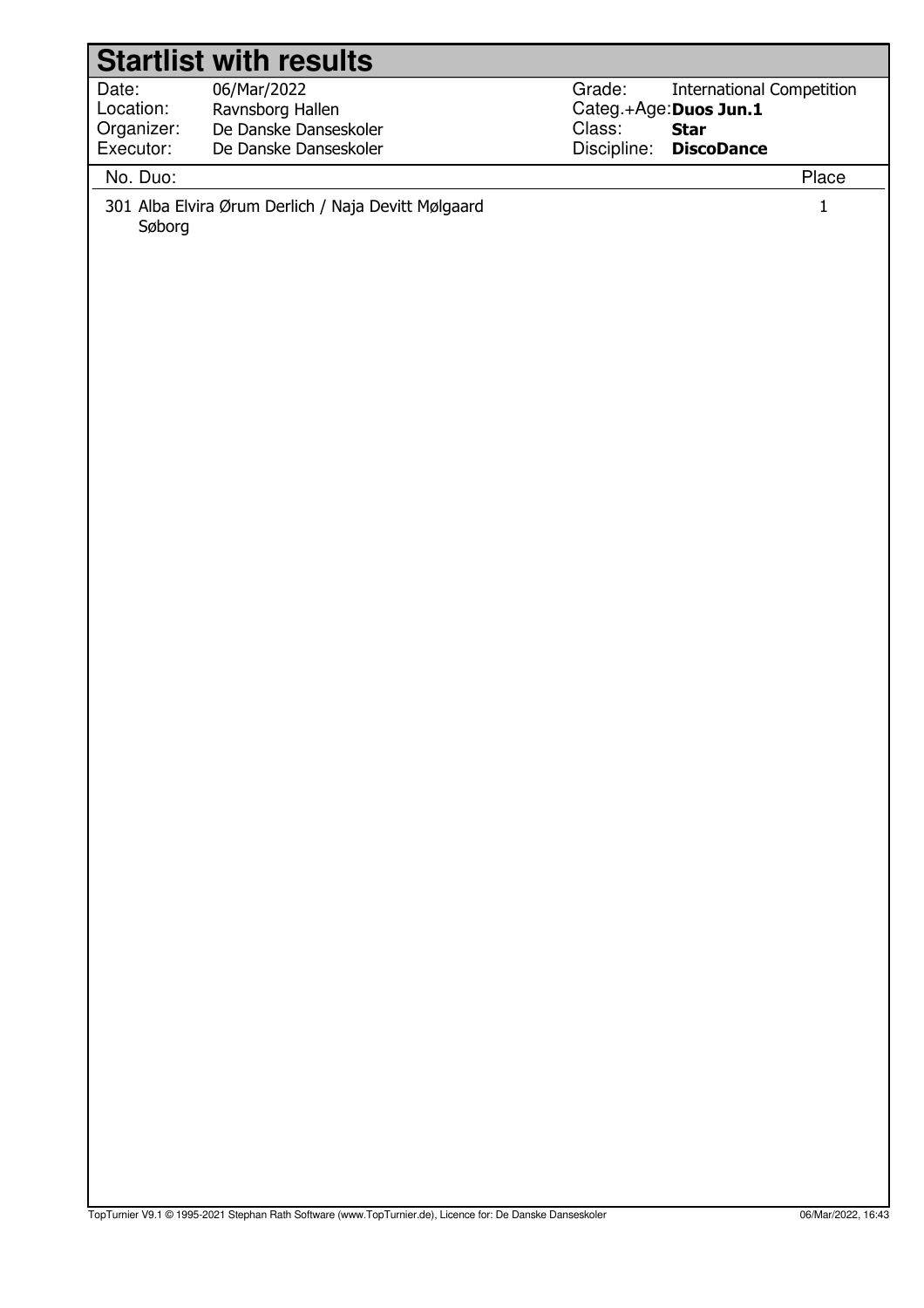|                                               | <b>Startlist with results</b>                                                     |                                 |                                                                                               |
|-----------------------------------------------|-----------------------------------------------------------------------------------|---------------------------------|-----------------------------------------------------------------------------------------------|
| Date:<br>Location:<br>Organizer:<br>Executor: | 06/Mar/2022<br>Ravnsborg Hallen<br>De Danske Danseskoler<br>De Danske Danseskoler | Grade:<br>Class:<br>Discipline: | <b>International Competition</b><br>Categ.+Age:Duos Jun.2<br><b>Star</b><br><b>DiscoDance</b> |
| No. Duo:                                      |                                                                                   |                                 | Place                                                                                         |
| Nykøbing FL                                   | 501 Marie Helver Larsen / Sofie Tuxen                                             |                                 | 1                                                                                             |
| Brøndbyøster                                  | 505 Caroline Rise Auby / Clara Hall Juhl Jensen                                   |                                 | 2                                                                                             |
| Solrød L                                      | 502 Camilla Nielsen / Marie Sørensen                                              |                                 | 3                                                                                             |
| Albertslund                                   | 504 Cecilje Mønsted Rasmussen / Fie Durlev                                        |                                 | 4                                                                                             |
| Søborg                                        | 503 Freja Haugaard / Johanne Poulsen Dolan                                        |                                 | 5                                                                                             |
| Værløse                                       | 508 Isabella Werner / Mie Nybro Lindqvist                                         |                                 | 6                                                                                             |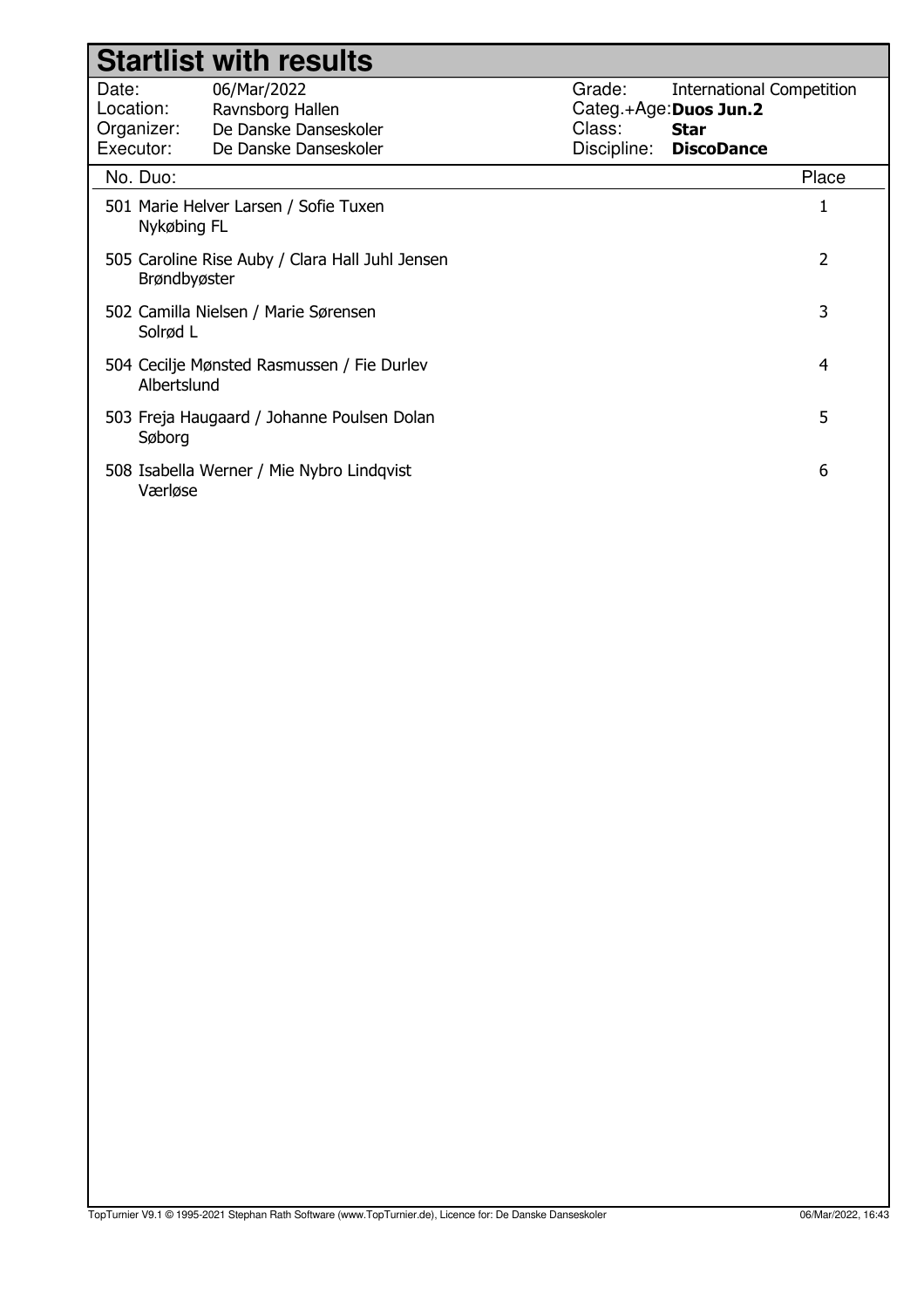|                                               | <b>Startlist with results</b>                                                     |                                 |                                                                                                 |
|-----------------------------------------------|-----------------------------------------------------------------------------------|---------------------------------|-------------------------------------------------------------------------------------------------|
| Date:<br>Location:<br>Organizer:<br>Executor: | 06/Mar/2022<br>Ravnsborg Hallen<br>De Danske Danseskoler<br>De Danske Danseskoler | Grade:<br>Class:<br>Discipline: | <b>International Competition</b><br>Categ.+Age: Duos Adults<br><b>Star</b><br><b>DiscoDance</b> |
| No. Duo:                                      |                                                                                   |                                 | Place                                                                                           |
| Taastrup                                      | 704 Mathilde Bay Nielsen / Sofie Tingleff                                         |                                 | $\mathbf{1}$                                                                                    |
| Nykøbing FL                                   | 703 Amalie Jeldorf / Kristina Jørgensen                                           |                                 | $\overline{2}$                                                                                  |
| Køge B                                        | 705 Isabella Miriam Kilburn / Victoria Mary Kilburn                               |                                 | 3                                                                                               |
| Taastrup                                      | 702 Christine Emilie Rosman / Sofie Dyrløv Schjoldager                            |                                 | $\overline{4}$                                                                                  |
|                                               |                                                                                   |                                 |                                                                                                 |
|                                               |                                                                                   |                                 |                                                                                                 |
|                                               |                                                                                   |                                 |                                                                                                 |
|                                               |                                                                                   |                                 |                                                                                                 |
|                                               |                                                                                   |                                 |                                                                                                 |
|                                               |                                                                                   |                                 |                                                                                                 |
|                                               |                                                                                   |                                 |                                                                                                 |
|                                               |                                                                                   |                                 |                                                                                                 |
|                                               |                                                                                   |                                 |                                                                                                 |
|                                               |                                                                                   |                                 |                                                                                                 |
|                                               |                                                                                   |                                 |                                                                                                 |
|                                               |                                                                                   |                                 |                                                                                                 |
|                                               |                                                                                   |                                 |                                                                                                 |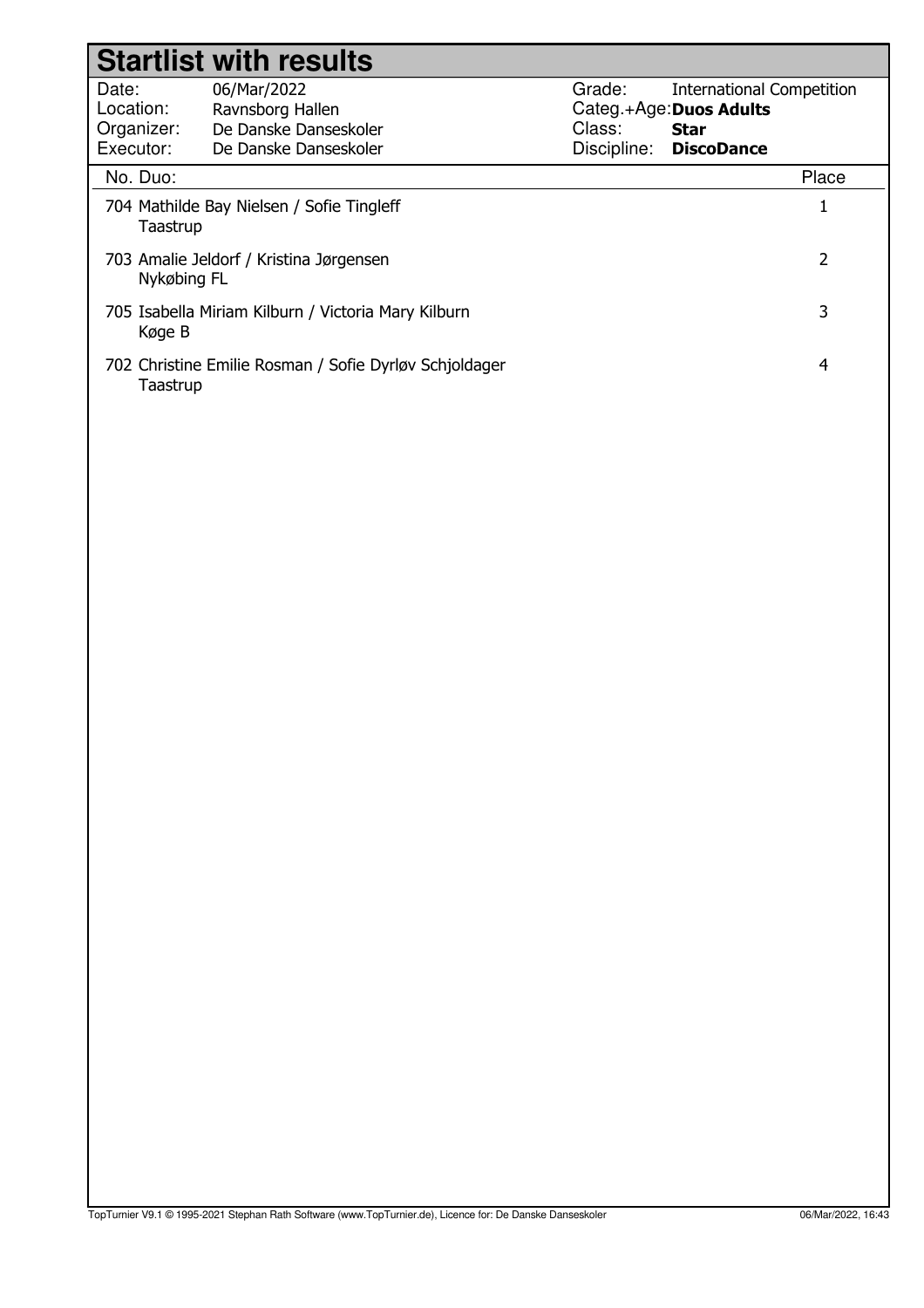|            | <b>Startlist with results</b>               |                                            |  |
|------------|---------------------------------------------|--------------------------------------------|--|
| Date:      | 06/Mar/2022                                 | Grade:<br><b>International Competition</b> |  |
| Location:  | Ravnsborg Hallen                            | Categ.+Age: Duos Children                  |  |
| Organizer: | De Danske Danseskoler                       | Class:<br><b>Superstar</b>                 |  |
| Executor:  | De Danske Danseskoler                       | Discipline:<br><b>DiscoDance</b>           |  |
| No. Duo:   |                                             | Place                                      |  |
| Søborg     | 901 Filippa Staub Jørgensen / Rose Sandager | $\mathbf{1}$                               |  |
|            |                                             |                                            |  |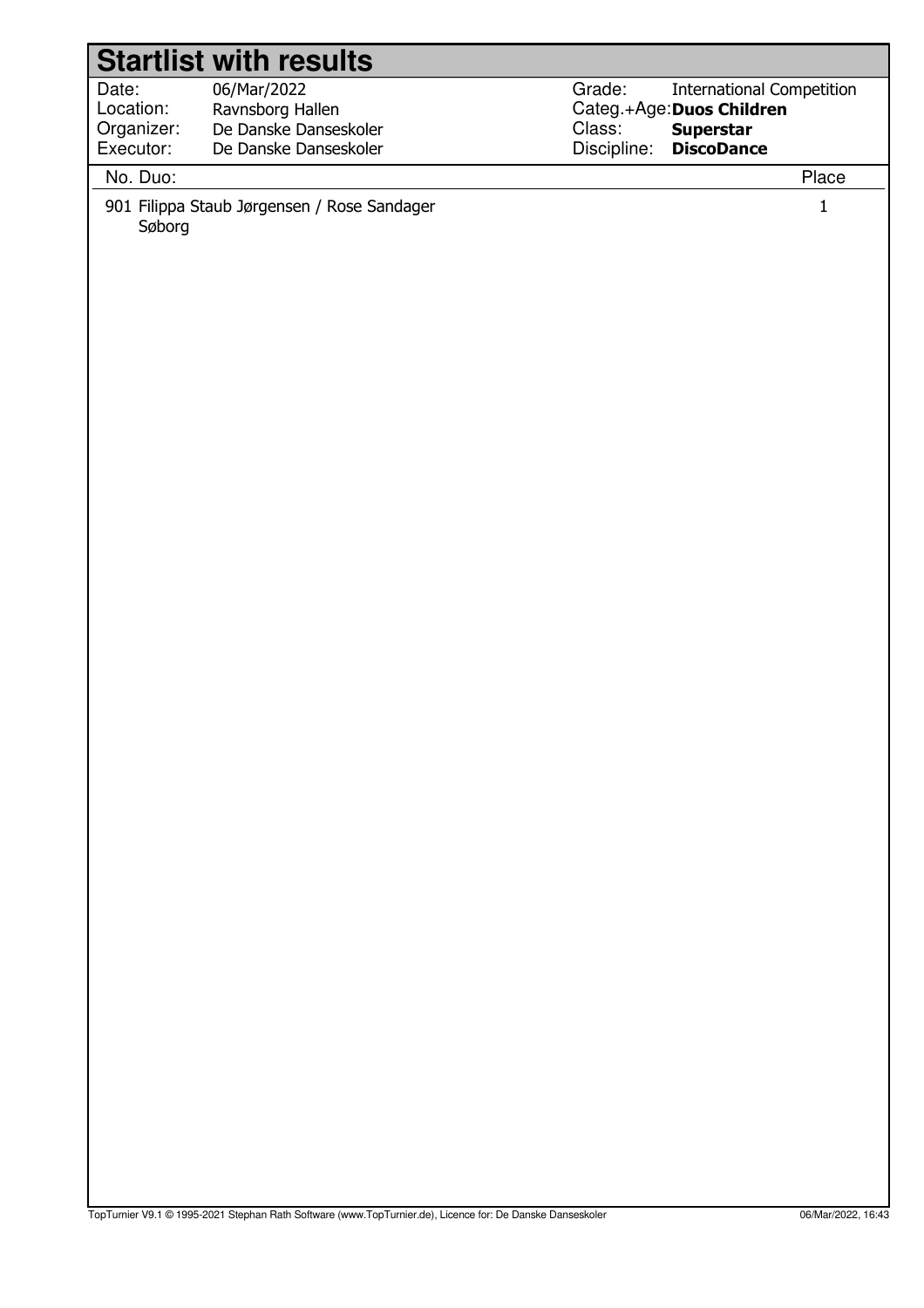|                                  | <b>Startlist with results</b>                            |                                                                                                    |
|----------------------------------|----------------------------------------------------------|----------------------------------------------------------------------------------------------------|
| Date:<br>Location:<br>Organizer: | 06/Mar/2022<br>Ravnsborg Hallen<br>De Danske Danseskoler | Grade:<br><b>International Competition</b><br>Categ.+Age: Duos Jun.1<br>Class:<br><b>Superstar</b> |
| Executor:                        | De Danske Danseskoler                                    | Discipline:<br><b>DiscoDance</b>                                                                   |
|                                  |                                                          |                                                                                                    |
| No. Duo:<br>Søborg               | 1202 Ida Marie Lykke-Meyer / Mathilde Balschmidt Ebbesen | Place<br>$\mathbf 1$                                                                               |
|                                  |                                                          |                                                                                                    |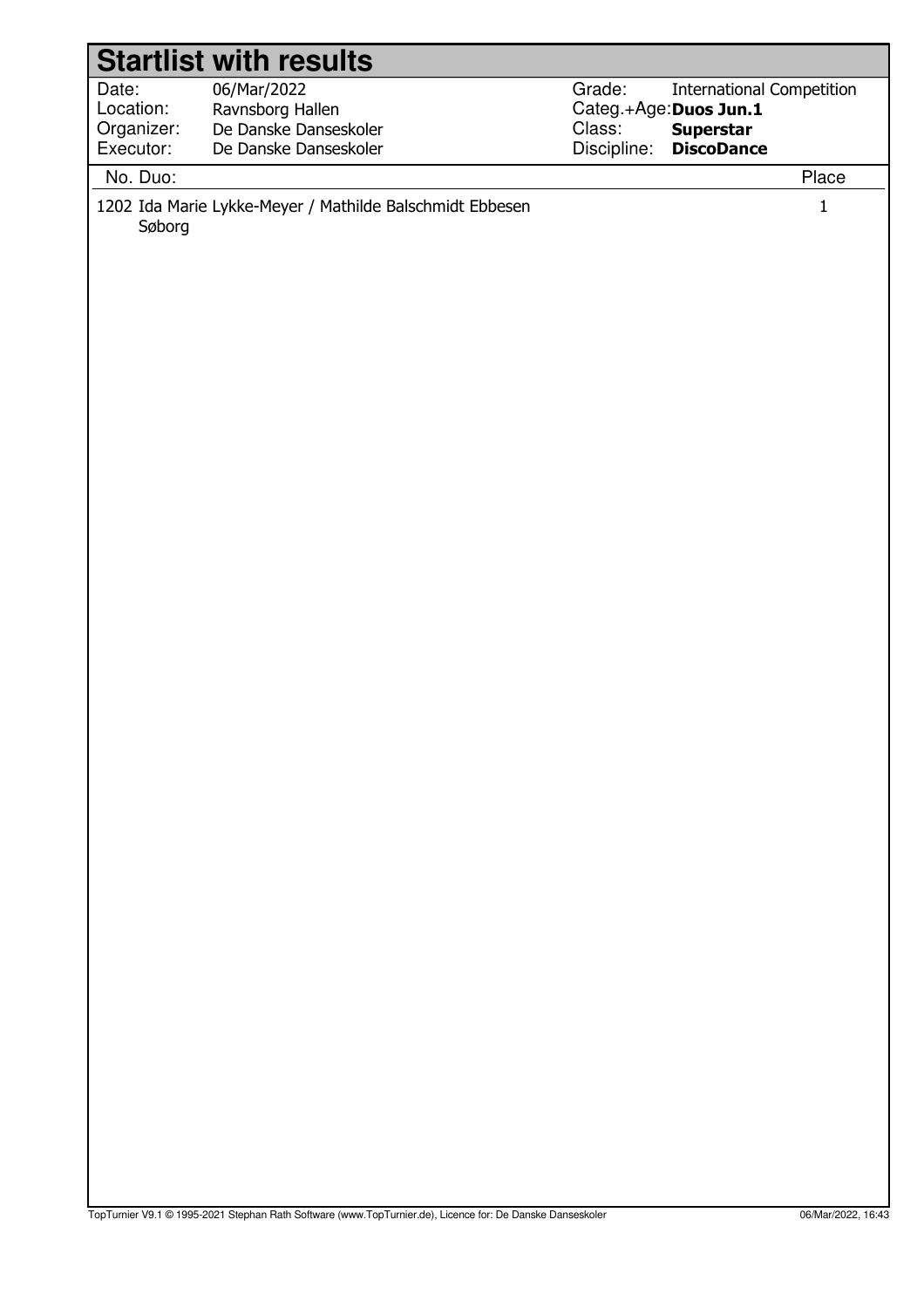|                                               | <b>Startlist with results</b>                                                     |                                 |                                                                                                     |
|-----------------------------------------------|-----------------------------------------------------------------------------------|---------------------------------|-----------------------------------------------------------------------------------------------------|
| Date:<br>Location:<br>Organizer:<br>Executor: | 06/Mar/2022<br>Ravnsborg Hallen<br>De Danske Danseskoler<br>De Danske Danseskoler | Grade:<br>Class:<br>Discipline: | <b>International Competition</b><br>Categ.+Age: Duos Jun.2<br><b>Superstar</b><br><b>DiscoDance</b> |
| No. Duo:                                      |                                                                                   |                                 | Place                                                                                               |
| Søborg                                        | 1402 Emilie Tranholm Gylvin / Filippa Krarup Simonsen                             |                                 | $\mathbf{1}$                                                                                        |
| Taastrup                                      | 1401 Filippa Lentini From / Vanessa Nyaa                                          |                                 | $\overline{2}$                                                                                      |
| Nykøbing FJ                                   | 1403 Anna Sebech Howard / Matilde Lem Eriksen                                     |                                 | 3                                                                                                   |
| Nykøbing FJ                                   | 1404 Signe Dahl-Nielsen / Filippa Therkildsen                                     |                                 | $\overline{4}$                                                                                      |
|                                               |                                                                                   |                                 |                                                                                                     |
|                                               |                                                                                   |                                 |                                                                                                     |
|                                               |                                                                                   |                                 |                                                                                                     |
|                                               |                                                                                   |                                 |                                                                                                     |
|                                               |                                                                                   |                                 |                                                                                                     |
|                                               |                                                                                   |                                 |                                                                                                     |
|                                               |                                                                                   |                                 |                                                                                                     |
|                                               |                                                                                   |                                 |                                                                                                     |
|                                               |                                                                                   |                                 |                                                                                                     |
|                                               |                                                                                   |                                 |                                                                                                     |
|                                               |                                                                                   |                                 |                                                                                                     |
|                                               |                                                                                   |                                 |                                                                                                     |
|                                               |                                                                                   |                                 |                                                                                                     |
|                                               |                                                                                   |                                 |                                                                                                     |
|                                               |                                                                                   |                                 |                                                                                                     |
|                                               |                                                                                   |                                 |                                                                                                     |
|                                               |                                                                                   |                                 |                                                                                                     |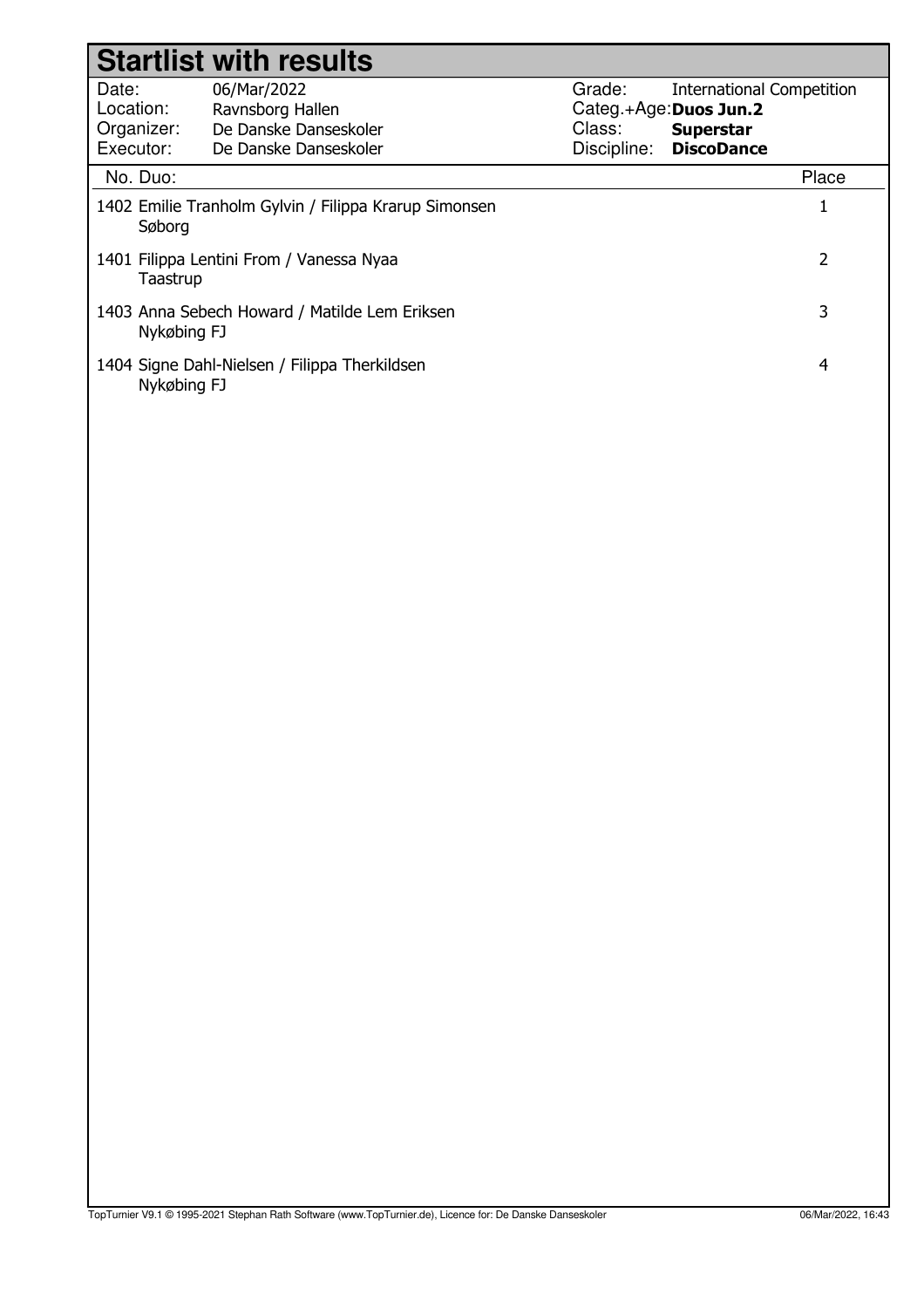| <b>Startlist with results</b>                                            |                                                                                   |                                 |                                                                                                             |       |
|--------------------------------------------------------------------------|-----------------------------------------------------------------------------------|---------------------------------|-------------------------------------------------------------------------------------------------------------|-------|
| Date:<br>Location:<br>Organizer:<br>Executor:                            | 06/Mar/2022<br>Ravnsborg Hallen<br>De Danske Danseskoler<br>De Danske Danseskoler | Grade:<br>Class:<br>Discipline: | <b>International Competition</b><br>Categ.+Age: Duos female Adults<br><b>Superstar</b><br><b>DiscoDance</b> |       |
| No. Duo female:                                                          |                                                                                   |                                 |                                                                                                             | Place |
| 1703 Melanie Lykvad / Thea Kjærgaard<br>Taastrup                         |                                                                                   |                                 |                                                                                                             |       |
| 2<br>1705 Alberte Tranholm Gylvin / Josefine Thisgaard Simbold<br>Søborg |                                                                                   |                                 |                                                                                                             |       |
| 3<br>1701 Mathilde Lohse Andersen / Sophie Dalsager<br>Nykøbing FJ       |                                                                                   |                                 |                                                                                                             |       |
| 1706 Cecilie Rømer Matthiesen / Sophie Kjeldgaard<br>4<br>Søborg         |                                                                                   |                                 |                                                                                                             |       |
| 5<br>1707 Amanda Surland Gadebirk / Christina Andersen<br>København      |                                                                                   |                                 |                                                                                                             |       |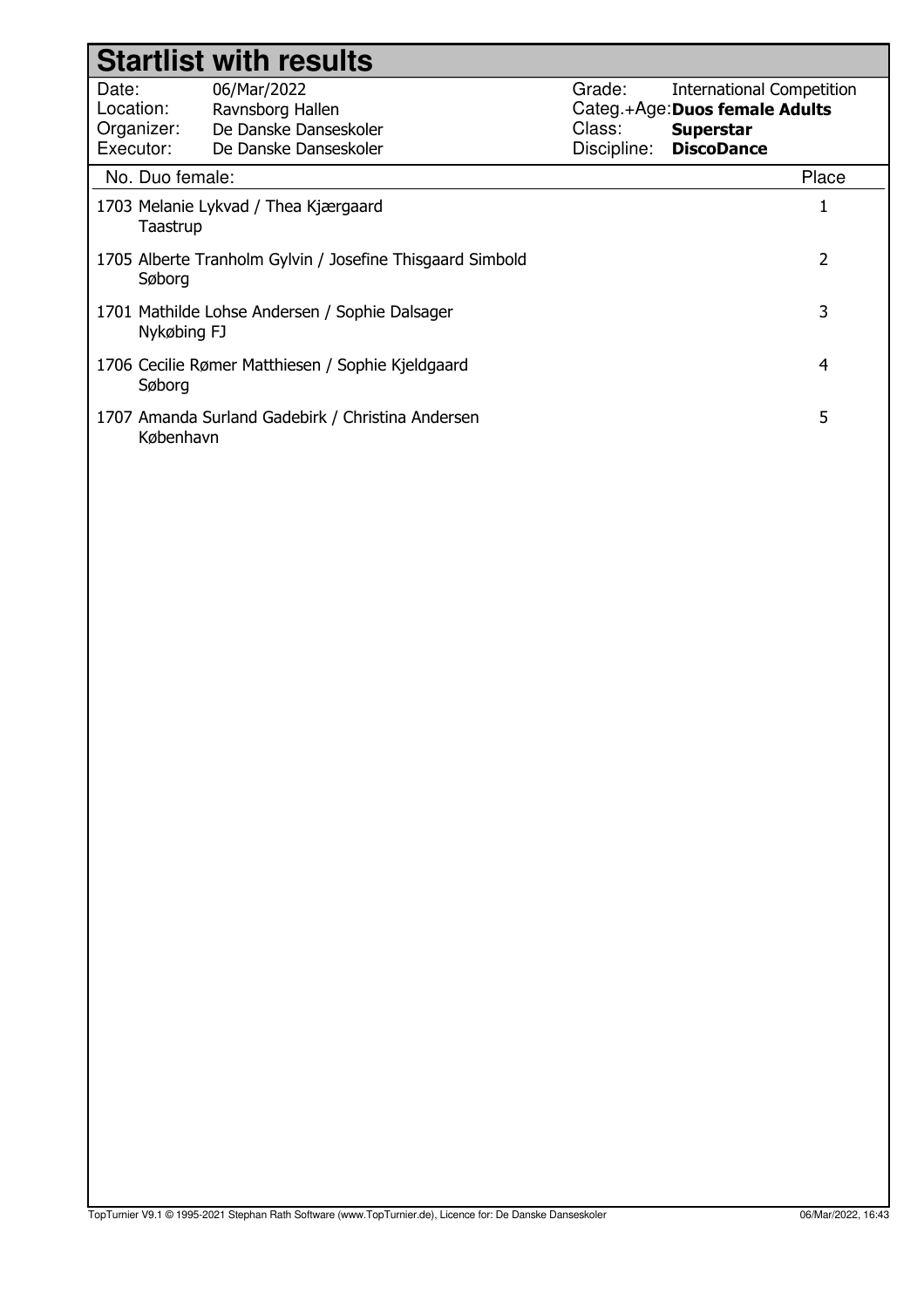|                                 |                                    | <b>Startlist with results</b>                                                     |                                 |                                                                                                |
|---------------------------------|------------------------------------|-----------------------------------------------------------------------------------|---------------------------------|------------------------------------------------------------------------------------------------|
| Date:<br>Location:<br>Executor: | Organizer:                         | 06/Mar/2022<br>Ravnsborg Hallen<br>De Danske Danseskoler<br>De Danske Danseskoler | Grade:<br>Class:<br>Discipline: | <b>International Competition</b><br>Categ.+Age:Solos Jun.1<br><b>Star</b><br><b>DiscoDance</b> |
|                                 | No. Solo:                          |                                                                                   |                                 | Place                                                                                          |
|                                 | 208 Anna Borchersen<br>Søborg      |                                                                                   |                                 | 1                                                                                              |
|                                 | Nykøbing FL                        | 209 Celina Christiansen                                                           |                                 | $\overline{2}$                                                                                 |
|                                 | Søborg                             | 211 Alba Elvira Ørum Derlich                                                      |                                 | 3                                                                                              |
|                                 | 212 Ida Bavnhøj Lyng<br>Hillerød C |                                                                                   |                                 | 4                                                                                              |
|                                 | Kongens Lyngby                     | 206 Emilia Nørgaard Andreasen                                                     |                                 | 5                                                                                              |
|                                 | 201 Filipa Petric<br>Valby         |                                                                                   |                                 | 6                                                                                              |
|                                 | 203 Klara Hansen<br>Valby          |                                                                                   |                                 | $7 - 10$                                                                                       |
|                                 | 204 Thea Svinth<br>Albertslund     |                                                                                   |                                 | $7 - 10$                                                                                       |
|                                 | Brøndbyøster                       | 210 Luna Louise Schultz Fredskov                                                  |                                 | $7 - 10$                                                                                       |
|                                 | Albertslund                        | 215 Emilie Rambow Hermansen                                                       |                                 | $7 - 10$                                                                                       |
|                                 | Albertslund                        | 202 Emma Keram Lindskog Geertsen                                                  |                                 | $11 - 13$                                                                                      |
|                                 | Albertslund                        | 213 Lærke Vinther Pedersen                                                        |                                 | $11 - 13$                                                                                      |
|                                 | Søborg                             | 214 Naja Devitt Mølgaard                                                          |                                 | $11 - 13$                                                                                      |
|                                 |                                    |                                                                                   |                                 |                                                                                                |
|                                 |                                    |                                                                                   |                                 |                                                                                                |
|                                 |                                    |                                                                                   |                                 |                                                                                                |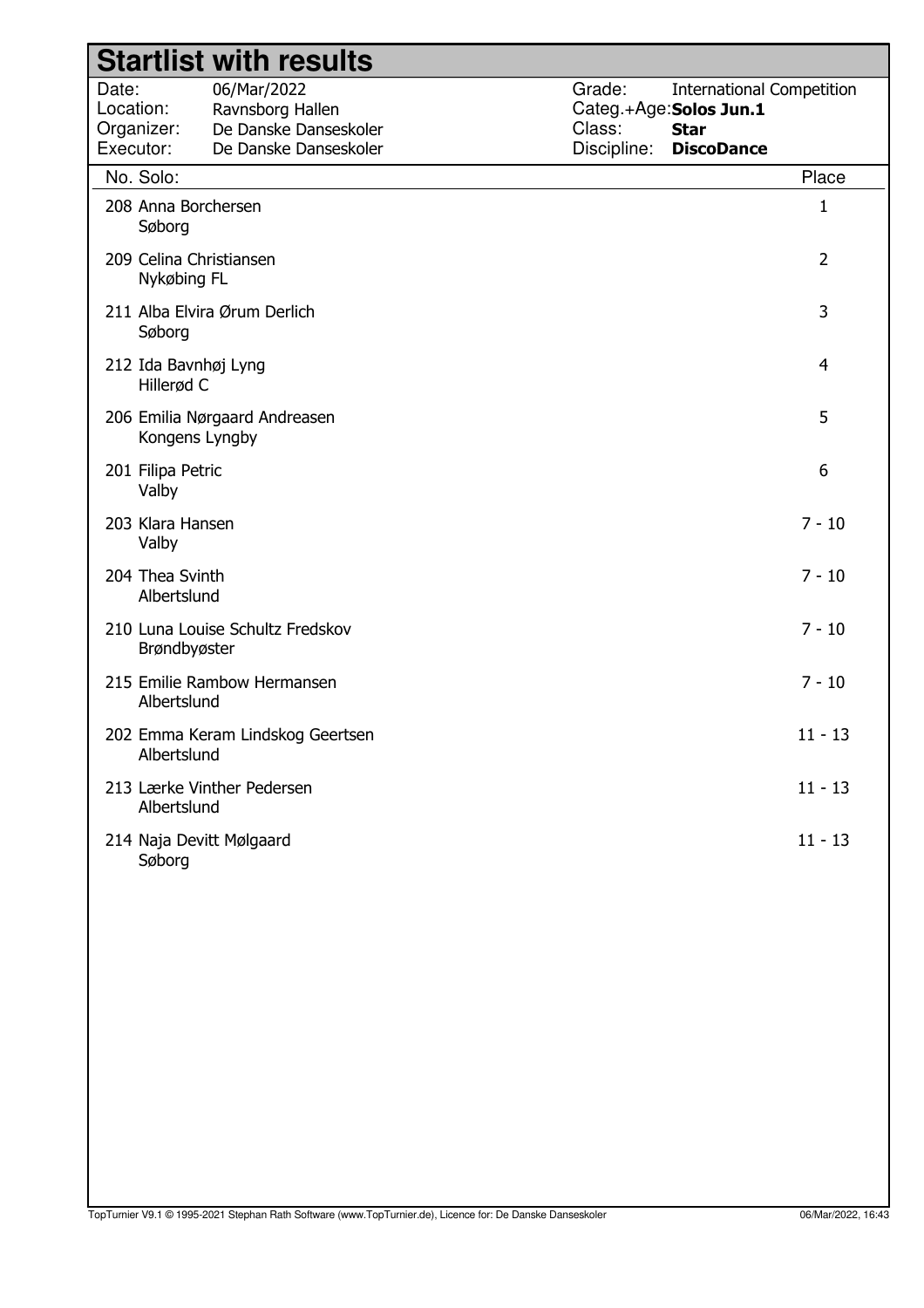|                                               |                                  | <b>Startlist with results</b>                                                     |                                 |                                                                                                 | Page: 1/2      |
|-----------------------------------------------|----------------------------------|-----------------------------------------------------------------------------------|---------------------------------|-------------------------------------------------------------------------------------------------|----------------|
| Date:<br>Location:<br>Organizer:<br>Executor: |                                  | 06/Mar/2022<br>Ravnsborg Hallen<br>De Danske Danseskoler<br>De Danske Danseskoler | Grade:<br>Class:<br>Discipline: | <b>International Competition</b><br>Categ.+Age: Solos Jun.2<br><b>Star</b><br><b>DiscoDance</b> |                |
|                                               | No. Solo:                        |                                                                                   |                                 |                                                                                                 | Place          |
|                                               | Valby                            | 426 Asta Boysen Bendixen                                                          |                                 |                                                                                                 | 1              |
|                                               | Kongens Lyngby                   | 414 Isabella Calberg Rasmussen                                                    |                                 |                                                                                                 | $\overline{2}$ |
|                                               | 417 Sofie Tingleff<br>Taastrup   |                                                                                   |                                 |                                                                                                 | 3              |
|                                               | 418 Vanessa Nyaa<br>Taastrup     |                                                                                   |                                 |                                                                                                 | 4              |
|                                               | Nykøbing FL                      | 408 Marie Helver Larsen                                                           |                                 |                                                                                                 | 5              |
|                                               | Køge B                           | 403 Isabella Miriam Kilburn                                                       |                                 |                                                                                                 | 6              |
|                                               | 412 Sofie Tuxen<br>Nykøbing FL   |                                                                                   |                                 |                                                                                                 | $\overline{7}$ |
|                                               | 410 Camilla Nielsen<br>Solrød L  |                                                                                   |                                 |                                                                                                 | $8 - 12$       |
|                                               | 416 Benedicte Bustrup<br>Søborg  |                                                                                   |                                 |                                                                                                 | $8 - 12$       |
|                                               | Søborg                           | 420 Julie Dalgas Fjalland                                                         |                                 |                                                                                                 | $8 - 12$       |
|                                               | 421 Mille Morild<br>Brøndbyøster |                                                                                   |                                 |                                                                                                 | $8 - 12$       |
|                                               | Valby                            | 429 Isabella Jørgensen                                                            |                                 |                                                                                                 | $8 - 12$       |
|                                               | 411 Isabella Werner<br>Værløse   |                                                                                   |                                 |                                                                                                 | $13 - 17$      |
|                                               | Albertslund                      | 415 Caroline Egelund Rademacher                                                   |                                 |                                                                                                 | $13 - 17$      |
|                                               | 422 Rosa Bro Milner<br>Søborg    |                                                                                   |                                 |                                                                                                 | $13 - 17$      |
|                                               | Albertslund                      | 424 Isabella Heidemann                                                            |                                 |                                                                                                 | $13 - 17$      |
|                                               | Hillerød C                       | 427 Anna Regitze Milner Nymand                                                    |                                 |                                                                                                 | $13 - 17$      |
|                                               | Taastrup                         | 413 Sofie Dyrløv Schjoldager                                                      |                                 |                                                                                                 | $18 - 20$      |
|                                               | Køge B                           | 423 Norina Bastillini-Noval                                                       |                                 |                                                                                                 | $18 - 20$      |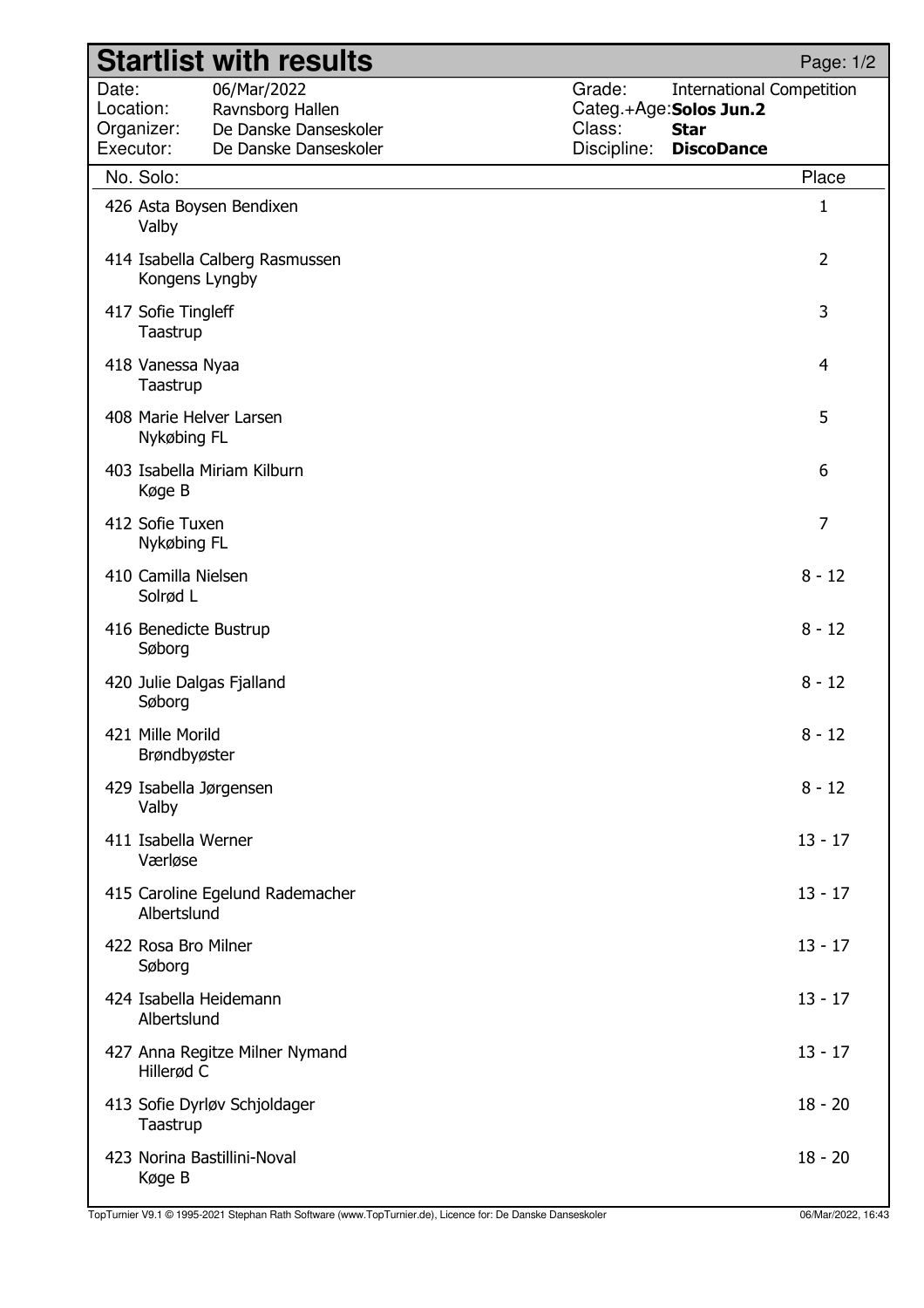|                                                     | <b>Startlist with results</b>                  |             |                                  | Page: 2/2          |
|-----------------------------------------------------|------------------------------------------------|-------------|----------------------------------|--------------------|
| Date:                                               | 06/Mar/2022                                    | Grade:      | <b>International Competition</b> |                    |
| Location:                                           | Ravnsborg Hallen                               |             | Categ.+Age: Solos Jun.2          |                    |
| Organizer:<br>Executor:                             | De Danske Danseskoler<br>De Danske Danseskoler | Class:      | <b>Star</b>                      |                    |
|                                                     |                                                | Discipline: | <b>DiscoDance</b>                |                    |
|                                                     |                                                |             |                                  |                    |
| No. Solo:<br>428 Filippa Therkildsen<br>Nykøbing FJ |                                                |             |                                  | Place<br>$18 - 20$ |
|                                                     |                                                |             |                                  |                    |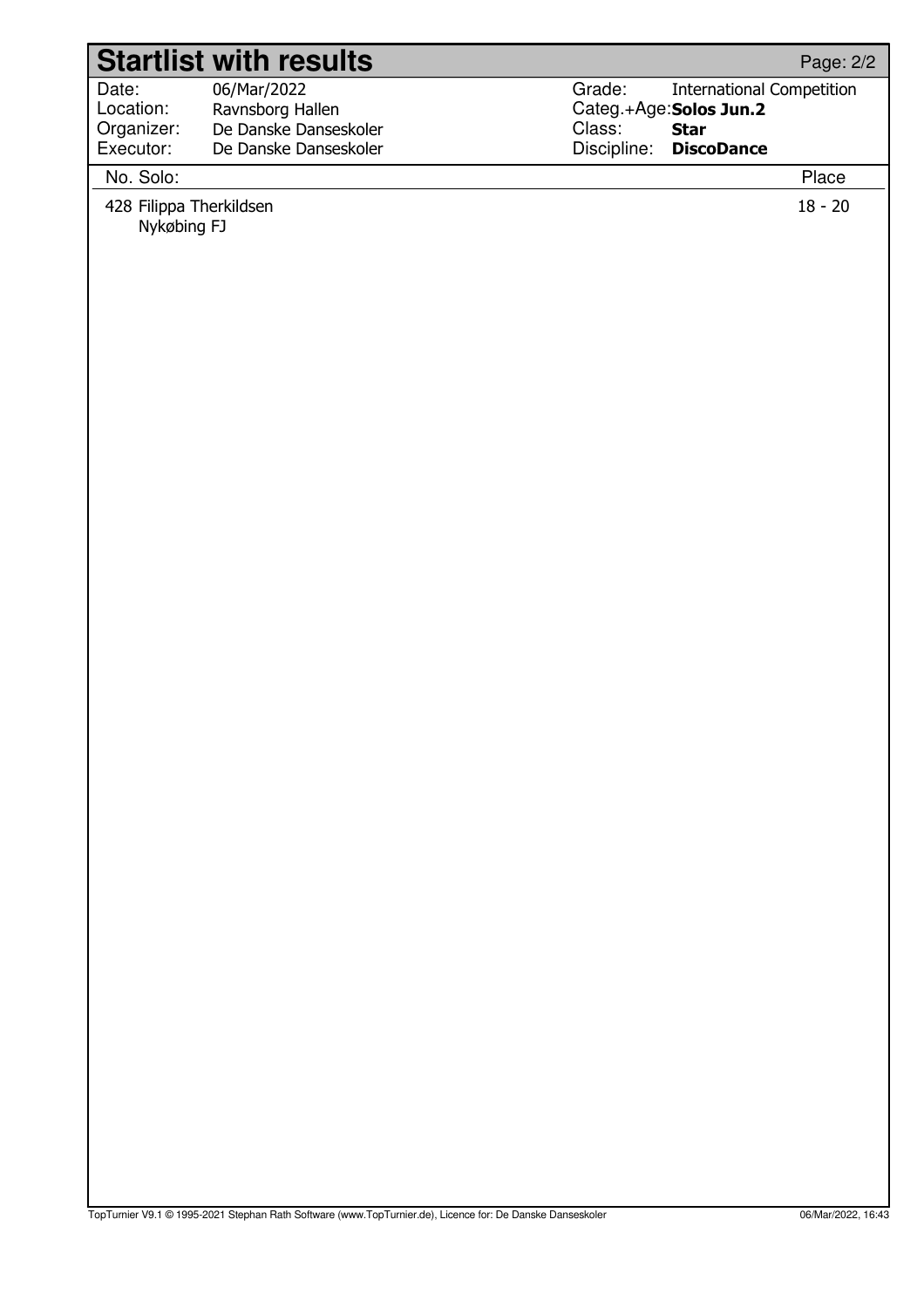| Grade:<br>Date:<br>06/Mar/2022<br><b>International Competition</b><br>Location:<br>Ravnsborg Hallen<br>Categ.+Age: Solos Adults<br>De Danske Danseskoler<br>Class:<br>Organizer:<br><b>Star</b><br>Executor:<br>Discipline:<br>De Danske Danseskoler<br><b>DiscoDance</b> |                |
|---------------------------------------------------------------------------------------------------------------------------------------------------------------------------------------------------------------------------------------------------------------------------|----------------|
| No. Solo:                                                                                                                                                                                                                                                                 | Place          |
| 618 Freja Dahl-Nielsen<br>Nykøbing FJ                                                                                                                                                                                                                                     | 1              |
| 605 Melanie Lykvad<br>Taastrup                                                                                                                                                                                                                                            | $\overline{2}$ |
| 602 Natascha Unold Heidemann<br>Taastrup                                                                                                                                                                                                                                  | 3              |
| 610 Pernille Kledal<br>Kongens Lyngby                                                                                                                                                                                                                                     | 4              |
| 603 Kristina Jørgensen<br>Nykøbing FL                                                                                                                                                                                                                                     | 5              |
| 611 Sophie Dalsager<br>Nykøbing FJ                                                                                                                                                                                                                                        | 6              |
| 617 Kaya Elisabeth Köcher<br>Køge B                                                                                                                                                                                                                                       | $\overline{7}$ |
| 601 Victoria Mary Kilburn<br>Køge B                                                                                                                                                                                                                                       | $8 - 14$       |
| 606 Sandy Berling<br>Køge B                                                                                                                                                                                                                                               | $8 - 14$       |
| 607 Christine Emilie Rosman<br>Taastrup                                                                                                                                                                                                                                   | $8 - 14$       |
| 608 Lea Fedorcak<br>Herlev                                                                                                                                                                                                                                                | $8 - 14$       |
| 612 Lærke Carlslund-Nielsen<br>Nykøbing FJ                                                                                                                                                                                                                                | $8 - 14$       |
| 615 Mathilde Bay Nielsen<br>Taastrup                                                                                                                                                                                                                                      | $8 - 14$       |
| 616 Emma Wortzier Christensen<br>Køge B                                                                                                                                                                                                                                   | $8 - 14$       |
|                                                                                                                                                                                                                                                                           |                |
|                                                                                                                                                                                                                                                                           |                |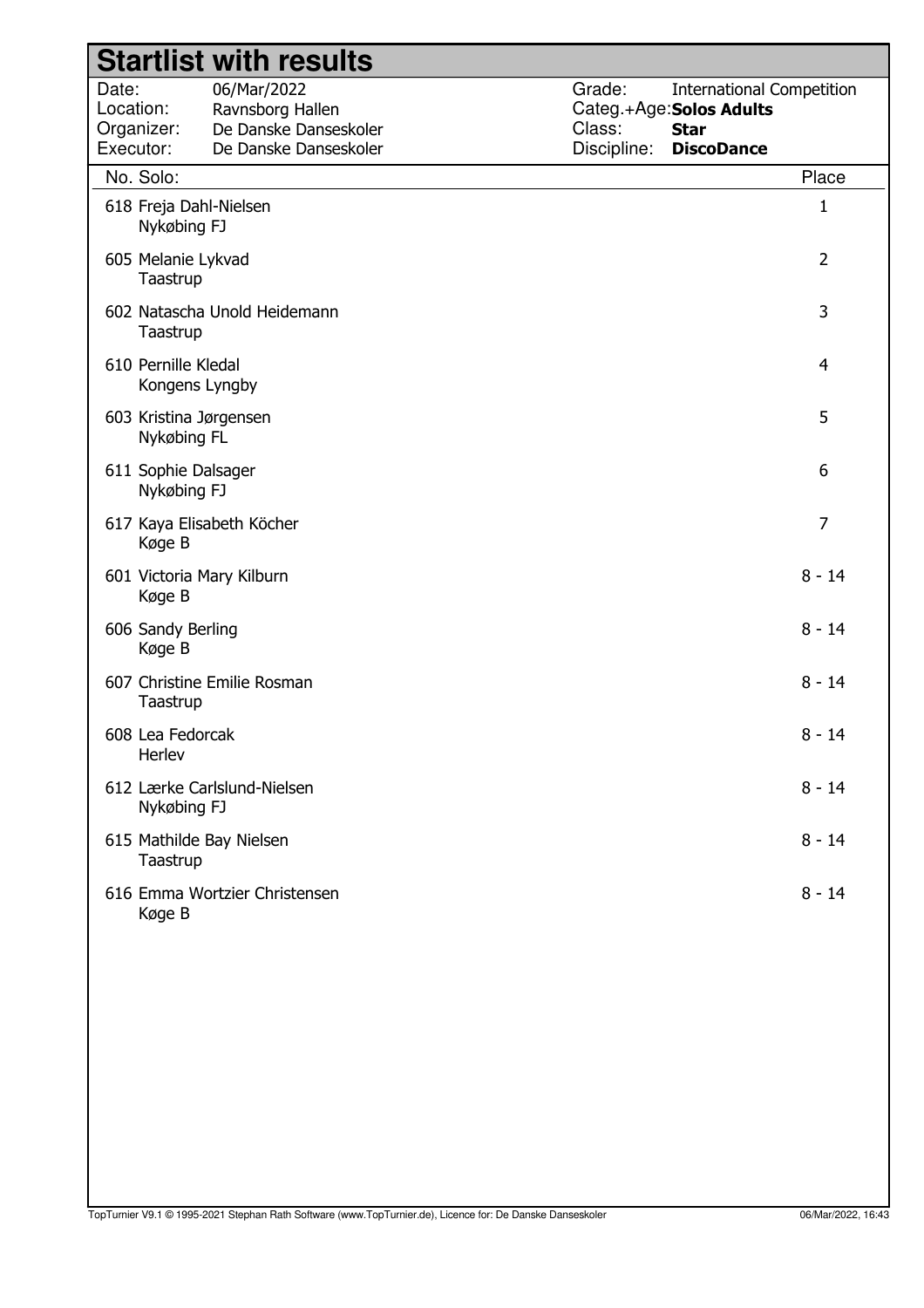|                                               | <b>Startlist with results</b>                                                     |                                 |                                                                                                    |
|-----------------------------------------------|-----------------------------------------------------------------------------------|---------------------------------|----------------------------------------------------------------------------------------------------|
| Date:<br>Location:<br>Organizer:<br>Executor: | 06/Mar/2022<br>Ravnsborg Hallen<br>De Danske Danseskoler<br>De Danske Danseskoler | Grade:<br>Class:<br>Discipline: | <b>International Competition</b><br>Categ.+Age: Solos Children<br><b>Star</b><br><b>DiscoDance</b> |
| No. Solo:                                     |                                                                                   |                                 | Place                                                                                              |
| Søborg                                        | 9 Filippa Staub Jørgensen                                                         |                                 | $\mathbf{1}$                                                                                       |
| 7 Sophia Berg<br>Søborg                       |                                                                                   |                                 | $\overline{2}$                                                                                     |
| Søborg                                        | 6 Cornelia Kjær Danielsen                                                         |                                 | 3                                                                                                  |
| Albertslund                                   | 2 Carla Hundevad-Dohn                                                             |                                 | $\overline{4}$                                                                                     |
| Søborg                                        | 1 Viola Hebsgaard Ploug                                                           |                                 | 5                                                                                                  |
| Albertslund                                   | 4 Melina Crnogorac Howalt                                                         |                                 | 6                                                                                                  |
| 3 Liva Schmidt<br>Søborg                      |                                                                                   |                                 | $7 - 8$                                                                                            |
| Søborg                                        | 5 Mathilde Holmgaard                                                              |                                 | $7 - 8$                                                                                            |
| Albertslund                                   | 8 Augusta Lundegaard                                                              |                                 | 9                                                                                                  |
|                                               |                                                                                   |                                 |                                                                                                    |
|                                               |                                                                                   |                                 |                                                                                                    |
|                                               |                                                                                   |                                 |                                                                                                    |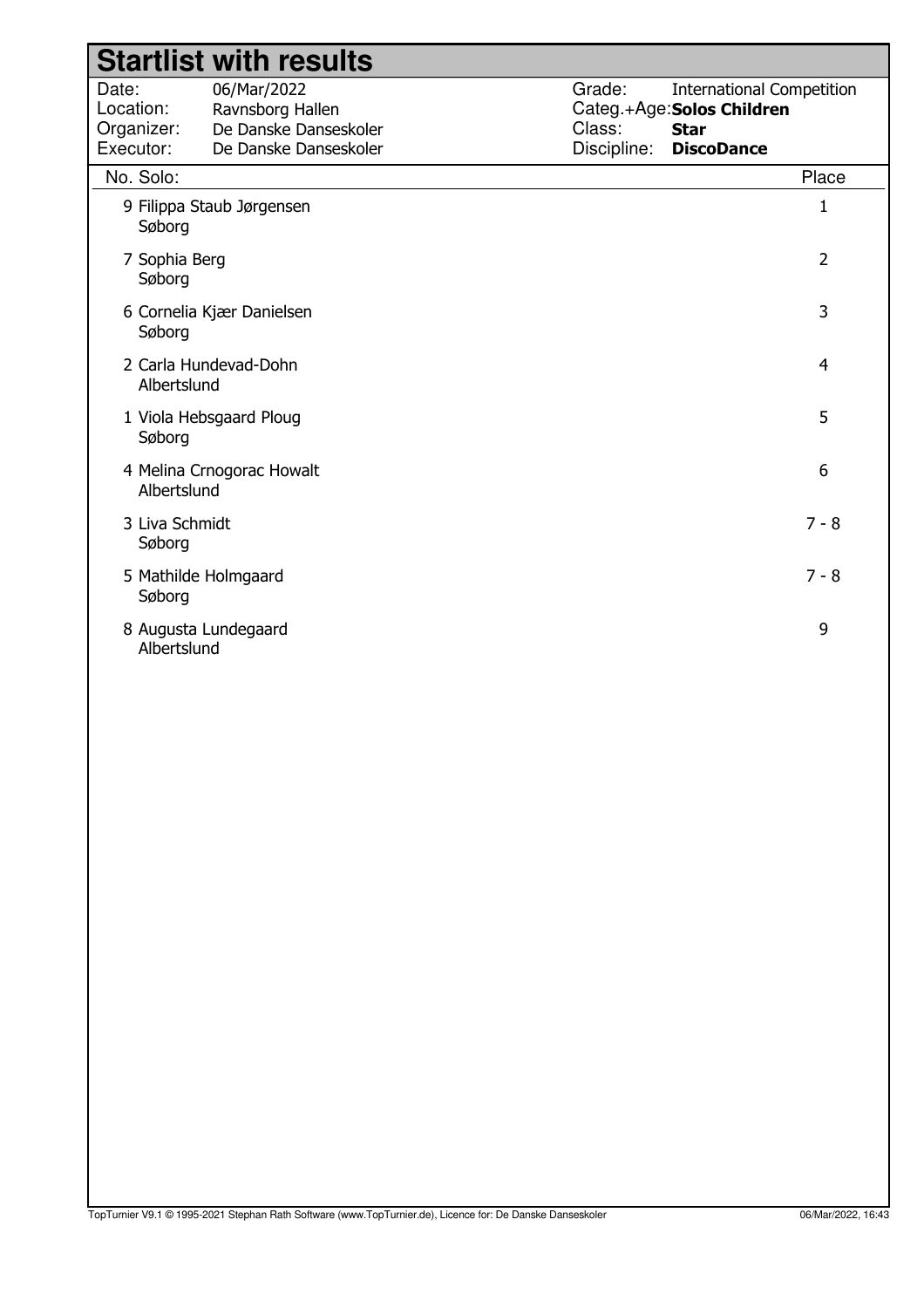| <b>Startlist with results</b>                                                                                                      |                                                                                                                                                   |
|------------------------------------------------------------------------------------------------------------------------------------|---------------------------------------------------------------------------------------------------------------------------------------------------|
| Date:<br>06/Mar/2022<br>Location:<br>Ravnsborg Hallen<br>De Danske Danseskoler<br>Organizer:<br>Executor:<br>De Danske Danseskoler | Grade:<br><b>International Competition</b><br>Categ.+Age: Solos female Children<br>Class:<br><b>Superstar</b><br>Discipline:<br><b>DiscoDance</b> |
| No. Solo female:                                                                                                                   | Place                                                                                                                                             |
| 802 Rose Sandager<br>Søborg                                                                                                        | $\mathbf{1}$                                                                                                                                      |
| 801 Viola Thorsted Svendsen<br>Søborg                                                                                              | $\overline{2}$                                                                                                                                    |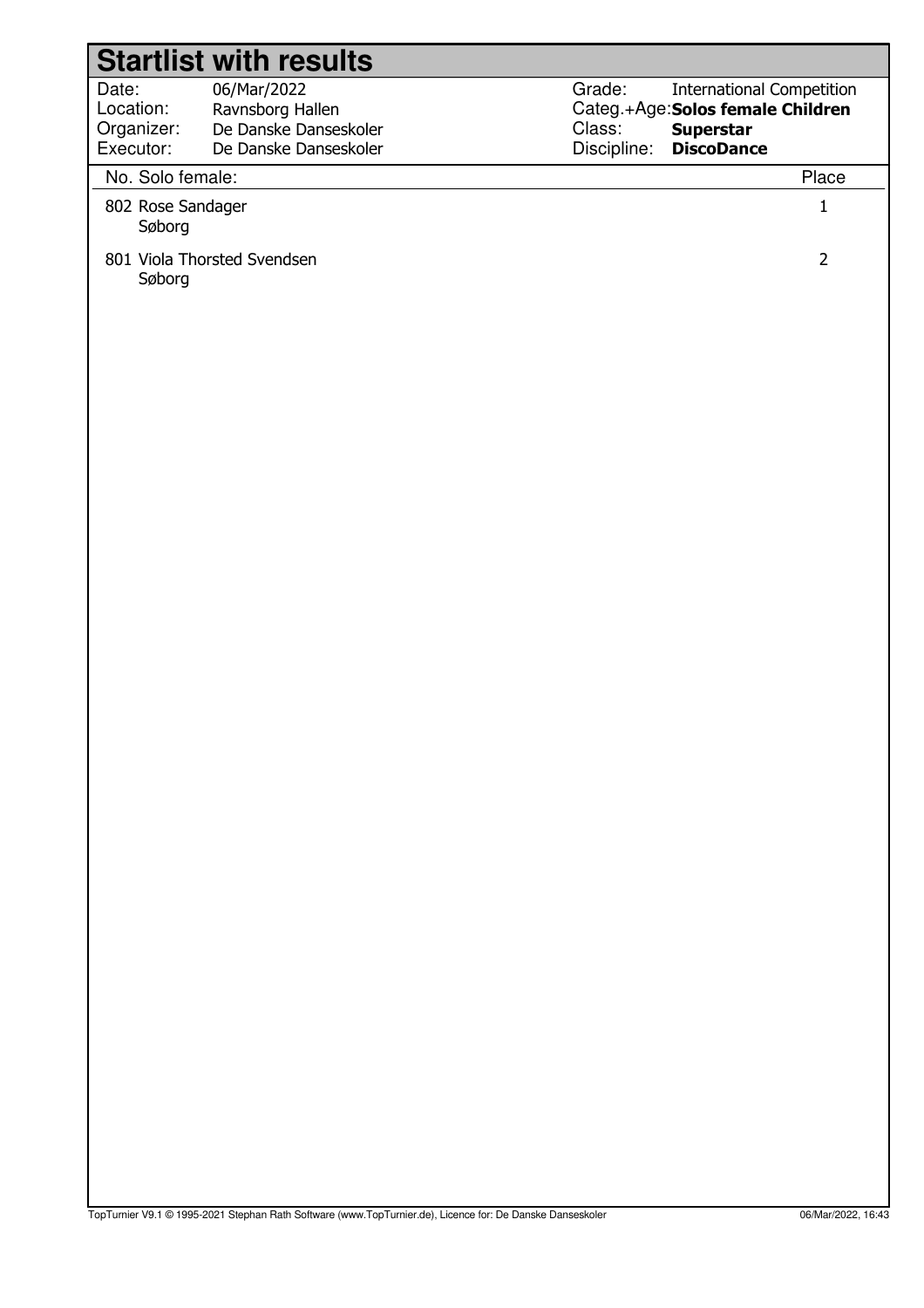|                                                            | <b>Startlist with results</b>                                                     |                                 |                                                                                                            |
|------------------------------------------------------------|-----------------------------------------------------------------------------------|---------------------------------|------------------------------------------------------------------------------------------------------------|
| Date:<br>Location:<br>Organizer:<br>Executor:              | 06/Mar/2022<br>Ravnsborg Hallen<br>De Danske Danseskoler<br>De Danske Danseskoler | Grade:<br>Class:<br>Discipline: | <b>International Competition</b><br>Categ.+Age:Solos female Jun.1<br><b>Superstar</b><br><b>DiscoDance</b> |
| No. Solo female:                                           |                                                                                   |                                 | Place                                                                                                      |
| 1102 Filippa Lentini From<br>Taastrup                      |                                                                                   |                                 |                                                                                                            |
| Søborg                                                     | 1103 Elisa Skouenborg Lasnier                                                     |                                 | 2                                                                                                          |
| 3<br>1101 Sarah-Louise Mimi Højgaard Larsen<br>Albertslund |                                                                                   |                                 |                                                                                                            |
| 4<br>1106 Ellen Heeager<br>Søborg                          |                                                                                   |                                 |                                                                                                            |
| Søborg                                                     | 1105 Mathilde Balschmidt Ebbesen                                                  |                                 | 5                                                                                                          |
| 1104 Ida Marie Lykke-Meyer<br>Søborg                       |                                                                                   |                                 | 6                                                                                                          |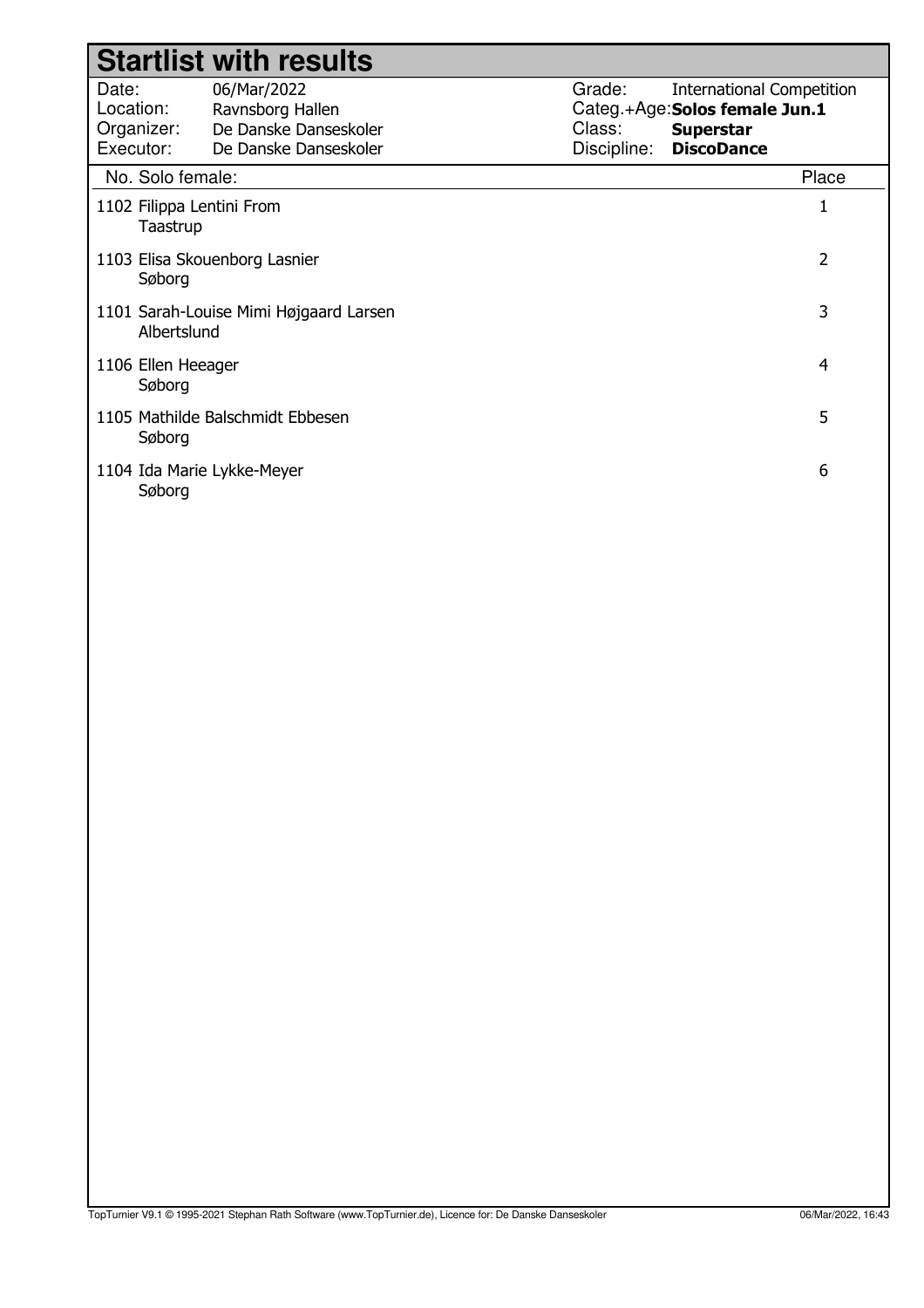| <b>Startlist with results</b>                |                                           |             |                                                   |  |
|----------------------------------------------|-------------------------------------------|-------------|---------------------------------------------------|--|
| Date:                                        | 06/Mar/2022                               | Grade:      | <b>International Competition</b>                  |  |
| Location:<br>Organizer:                      | Ravnsborg Hallen<br>De Danske Danseskoler | Class:      | Categ.+Age:Solos female Jun.2<br><b>Superstar</b> |  |
| Executor:                                    | De Danske Danseskoler                     | Discipline: | <b>DiscoDance</b>                                 |  |
| No. Solo female:                             |                                           |             | Place                                             |  |
| 1302 Signe Dahl-Nielsen<br>Nykøbing FJ       |                                           |             |                                                   |  |
| 2<br>1303 Filippa Krarup Simonsen<br>Søborg  |                                           |             |                                                   |  |
| 1301 Matilde Lem Eriksen<br>3<br>Nykøbing FJ |                                           |             |                                                   |  |
|                                              |                                           |             |                                                   |  |